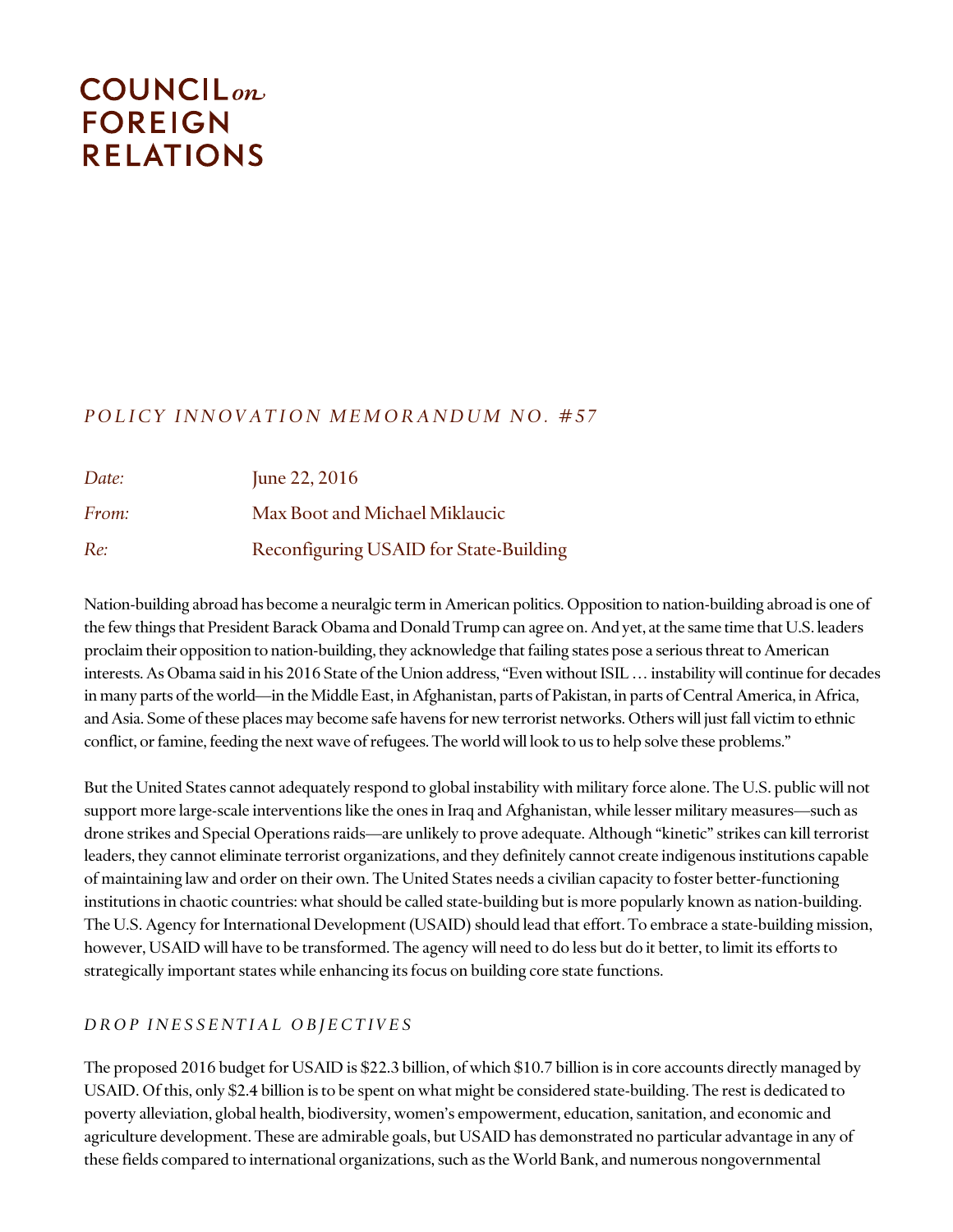organizations, such as Oxfam and Africare. Accordingly, USAID should leave these areas either to multinational or private-sector organizations. USAID and its defenders will argue that everything it does contributes to state-building because the public goods it supports—such as health care, electricity, and environmental protections—are commonly found in successful states. That is true, but successful states are not successful because they provide public goods; they provide public goods because they are successful.

Even "democracy" can be a luxury good in the developing world. Yet the USAID program for state-building is billed as Democracy, Human Rights, and Governance. The most important issue—governance—is put in last place. Yet the United States can live with undemocratic states as long as they behave responsibly; indeed, some autocratic states such as Jordan are close American allies. Many become democracies in time, as did South Korea, Chile, and Indonesia. The United States *cannot* live with ungoverned space, which inevitably becomes a breeding ground for, and exporter of, terrorism, criminal networks, disease, refugees, and other problems.This is not a call for USAID to create or strengthen dictatorships or for the United States to abandon democracy promotion. Nurturing representative institutions is a legitimate job for the National Endowment for Democracy. But USAID should prioritize effective governance over democratic governance.

Instead of trying to promote welcome but inessential services—from electricity to free elections—USAID should focus on the bare necessities of stable states. These include security forces that can exercise a monopoly on the legitimate use of force, courts that can dispense a semblance of justice, a professional civil service that is not compromised by rampant corruption, and a financial mechanism that can allow the state to raise and spend revenue with a degree of honesty and efficiency. USAID does not, at the moment, have the necessary competency in any of these fields; it needs to buttress its capabilities accordingly while shedding less important functions. USAID should tailor programs to fit individual countries; there is no "one size fits all" solution, but effective governance is always essential.

# *F O C U S O N S T R A T E G I C A L L Y I M P O R T A N T C O U N T R I E S*

USAID currently operates in more than one hundred countries. USAID cannot be effective in more than thirty or forty countries with its current staffing and funding levels, and it should not be necessary to increase USAID's budget; it can do more in a smaller number of countries with the money already appropriated. The Millennium Challenge Corporation, USAID's stepchild, works only in forty-five countries "that show they are committed to good governance, economic freedom, and investing in their citizens." Although USAID should not replicate what the Millennium Challenge Corporation does, it should be similarly focused in its approach.

USAID should limit its efforts to countries of strategic importance to the United States where it can make a difference. Given the threat of Islamist terrorism to the United States, one priority should be countries with significant Muslim populations (over 40 percent) that are located in the arc of instability stretching from West Africa to Southeast Asia. USAID should work closely with the U.S. military's Central, Africa, and Pacific Commands; they have and will maintain the lead role for military advising, while USAID should take the lead role for police assistance and other governance.

USAID should target, first of all, countries with no effective governance, a list that currently includes, at a minimum, Libya, Somalia, Syria, and Yemen. (Some of these states might be too unsafe to allow USAID to work; in other cases, USAID should augment its security and accept higher risk.) A second tier of urgency should be assigned to countries with a significant U.S. military presence, namely Iraq and Afghanistan. A third tier should include countries with functioning but weak governments, a category that can include most of the states in the greater Middle East. Relatively wealthy nations such as Turkey and the Gulf monarchies can be excluded, along with states such as Sudan or Iran that are hostile to the United States. Some hard judgment calls will have to be made as to whether services can be effectively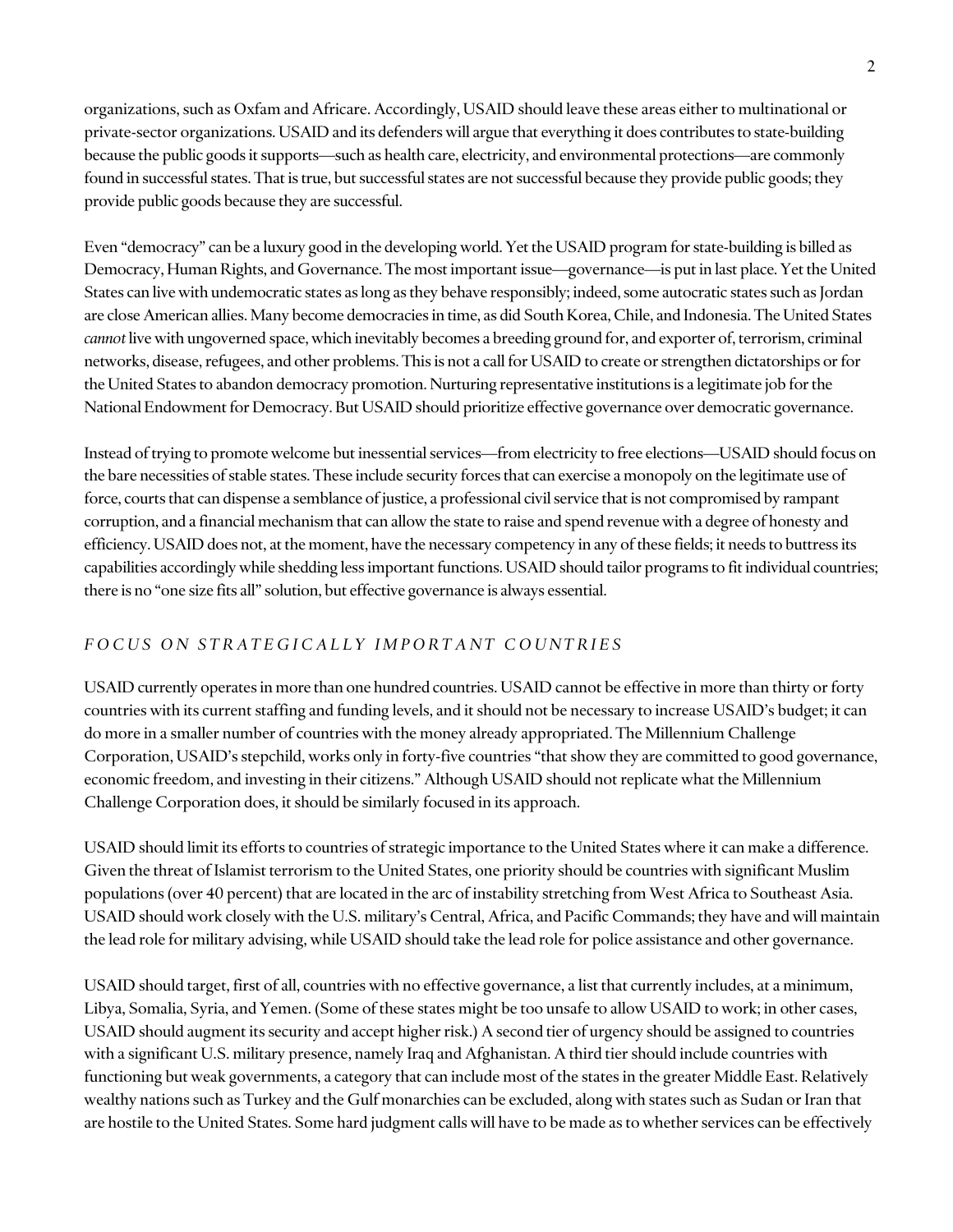delivered in nominally allied states such as Pakistan and the Palestinian Authority, where the governments have been implicated in supporting terrorism. If USAID cannot be effective, it should not commit.

Beyond the focus on stopping the spread of Islamist extremism, USAID should focus its state-building initiative on supporting a few other strategically important countries at risk of subversion, whether from internal or external threats. USAID should help nations such as Ukraine and Georgia, which are vulnerable to Russian encroachment; nations such as Mongolia and Myanmar, which are vulnerable to Chinese encroachment; and nations in Latin America—particularly Columbia, El Salvador, Guatemala, Honduras, and Mexico—that are vulnerable to a significant narco-trafficking threat.

This is still a substantial undertaking, but it would exclude more than half of the countries where USAID currently operates. USAID should not be committing scarce resources in strategically irrelevant countries such as Lesotho and Madagascar, in unfriendly countries such as China, or in rapidly developing countries such as India. Money and personnel can better be focused elsewhere for maximum geopolitical return.

### *R E V A M P T H E B U R E A U C R A C Y*

In order to be more effective at state-building, USAID needs to change the way it does business. It should emulate the armed forces by assessing "lessons learned" from recent state-building experiences and inviting outside experts to assess its performance. It should be more willing to brand some projects as failures instead of claiming they were successful simply because the budgets were spent. It should streamline its bureaucracy: there is no need for fourteen separate bureaus and ten independent offices. It should give managers greater responsibility to shift resources, human and otherwise, between offices as events warrant. And it should decrease its reliance on contractors whose employees are tasked with promoting corporate self-interest rather than the strategic interests of the United States. This would save a good deal of overhead, because a significant part of USAID grants currently covers the process of awarding those contracts in the first place.

Most importantly, USAID needs to transform its workforce. USAID's staff, while talented, are often not the specialists needed for state-building. USAID employs few if any experienced civil engineers, urban managers, civil service development specialists, security and policing experts, or development economists. Many permanent staff are recent graduates of master's degree programs in international relations with little direct experience managing government agencies or businesses. USAID needs to hire more mid-career professionals with substantial experience in managing large organizations and working in foreign cultures. One fertile source of recruits should be the U.S. Army, which is in the process of laying off thousands of officers and noncommissioned officers with extensive state-building experience.

### *C O N C L U S I O N*

Any of these changes suggested above, indeed any change at all, will be fiercely resisted by vested interests. Countries that face losing their USAID programs will complain. So will USAID employees and contractors who will lose their jobs and grants. Such a transformation can only be accomplished if the next administration makes it a priority.

Of course there is no guarantee that even a restructured USAID will succeed at state-building in every instance or even in most instances. This is a notoriously difficult undertaking. The United States, however, has had success in contributing to state-building in such disparate countries as Colombia, East Timor, El Salvador, Germany, Italy, Japan, Kosovo, the Philippines, and South Korea. Although there is no way to predict how often USAID will succeed, even a few successes are worth the relatively modest (by government standards) investment. There is simply no good alternative to state-building if the United States wants to address the problem of failed states while avoiding endless military interventions.